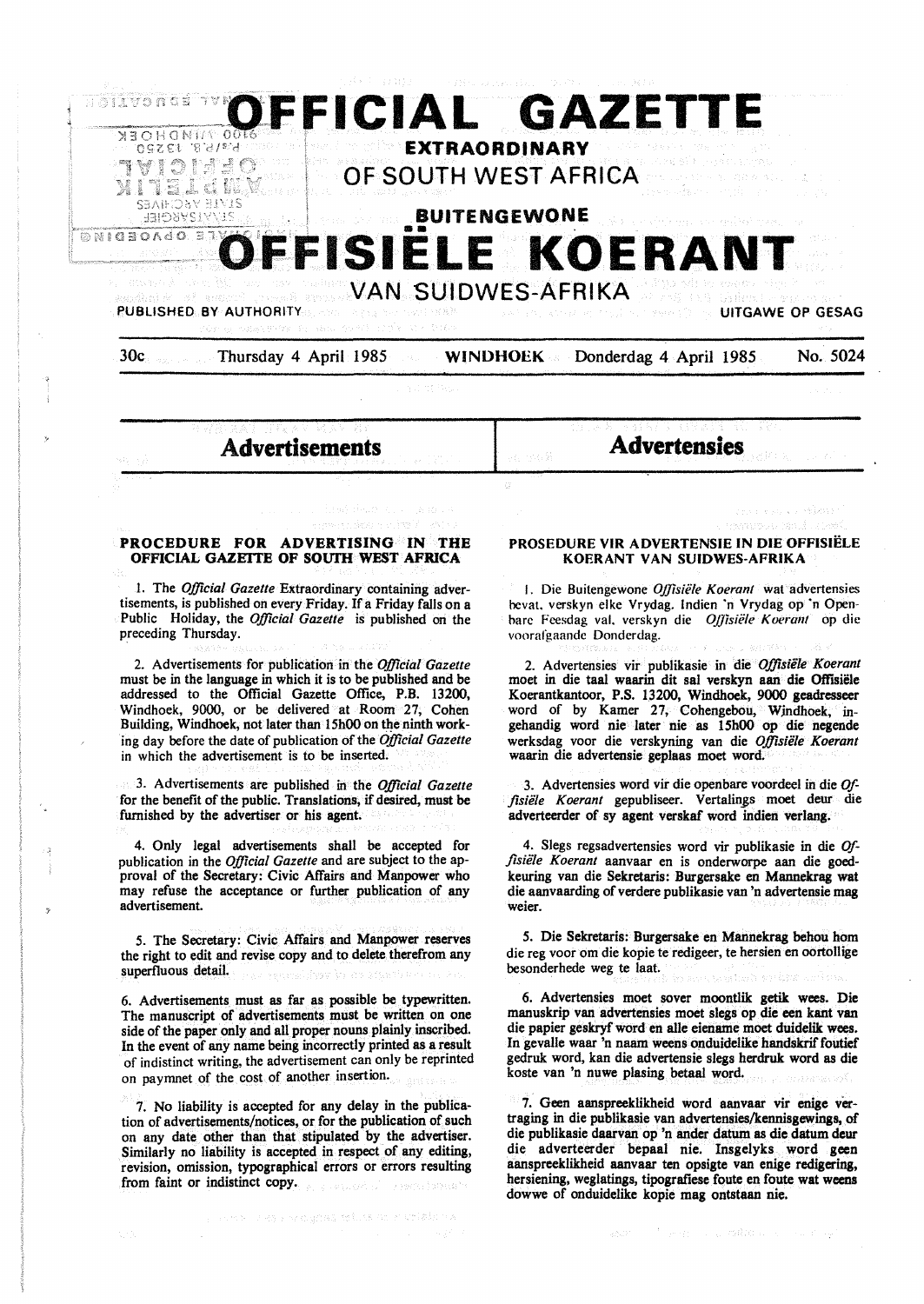8. The advertiser will be held liable for all compensation and costs arising from any action which may be instituted against the Administrator-General as a result of the publication of a notice with or without any omission, errors, lack of clarity or in any form whatsoever.

9. The subscription for the *Official Gazette* is R20,00 per annum, post free in this territory and the Republic of South Africa, obtainable from Swapers Limited, P.O. Box 56, WINDHOEK, 9000. Postage must be prepaid by overseas subscriber. Single copies of the *Official Gazette* are obtainable from Swapers Limited, P.O. Box 56, Windhoek, 9000, at the price as printed on copy. Copies are kept in stock for two years only.

10. The charge for the insertion of notices is as follows and is payable in the form of cheques, bills, postal or money orders:

## LIST OF FIXED TARIFF RATES

| STANDARDISED NOTICES                                                                                                                                                                                       | Rate per<br>insertion<br>R |
|------------------------------------------------------------------------------------------------------------------------------------------------------------------------------------------------------------|----------------------------|
| Transfer of business                                                                                                                                                                                       | 3,25                       |
| Deeds: Lost documents                                                                                                                                                                                      | 6,00                       |
| Business notices                                                                                                                                                                                           | 5.00                       |
| Administration of Estates Acts Notices: Forms                                                                                                                                                              |                            |
| J. 187, 193, 197, 295, 297, 517 and 519                                                                                                                                                                    | 2.00                       |
| Third party insurance claims for compensation<br>Insolvency Act and Company Acts Notices: J. 28,                                                                                                           | 2,50                       |
|                                                                                                                                                                                                            | 4,00                       |
| $N.B.$ - Forms 2 and 6 - additional statements<br>according to word count table, added to the<br>basic tariff.                                                                                             |                            |
| Change of name (four insertions) $\dots\dots\dots$                                                                                                                                                         | 25,00                      |
| Naturalisation notices (including a reprint for the                                                                                                                                                        |                            |
| advertiser)                                                                                                                                                                                                | 2,00                       |
| Unclaimed moneys - only in the Official                                                                                                                                                                    |                            |
| Gazette Extraordinary, closing date 15 January                                                                                                                                                             |                            |
| (per entry of "name, address and amount")                                                                                                                                                                  | 0,80                       |
| Butchers' notices                                                                                                                                                                                          | 5,00                       |
| Slum Clearance Court Notices, per premises                                                                                                                                                                 | 4,00                       |
| Lost life insurance policies                                                                                                                                                                               | 2.00                       |
| NON-STANDARDISED NOTICES                                                                                                                                                                                   |                            |
| Company notices:                                                                                                                                                                                           | R                          |
| Short notices: Meetings, resolutions, offer of com-<br>promise, conversion of companies, voluntary win-<br>dings-up, etc.: closing of members' registers for<br>transfers and/or declarations of dividends | 11,00                      |
| Liquor Licence Notices (in Gazettes, Extraor-                                                                                                                                                              |                            |
| viz. June/Tvl.; November/Cape; January/O.F.S.;                                                                                                                                                             |                            |
| April/Natal), per bilingual application                                                                                                                                                                    | 7,00                       |
|                                                                                                                                                                                                            |                            |
|                                                                                                                                                                                                            |                            |
| Declaration of dividends with profit statements,<br>including notes                                                                                                                                        | 25,00                      |
| Long notices: Transfers, changes in respect of<br>shares or capital, redemptions, resolutions, volun-                                                                                                      |                            |
| tary liquidations                                                                                                                                                                                          | 37,00                      |
| Trade marks in South West Africa                                                                                                                                                                           | 11.00                      |
| Liquidators' and other appointees' notices                                                                                                                                                                 | 7.00                       |

8. Die adverteerder word aanspreeklik gehou vir enige skadevergoeding en koste wat voortvloei uit enige aksie wat weens die publikasie hetsy met of sonder enige weglating, foute, onduidelikhede of in watter vorm ookal, van 'n kennisgewing teen die Administrateur-generaal ingestel word.

9. Die jaarlikse intekengeld op die *Offisiiile Koerant* is R20,00 posvry in hierdie gebied en die Republiek van Suid-Afrika, verkrygbaar by Swapers Beperk, Posbus 56, Windhoek, 9000. Oorsese intekenaars moet posgeld vooruitbetaal. Enkel eksemplare van die Offisiële Koerant is verkrygbaar van Swapers Beperk, Posbus 56, Windhoek, 9000 teen die prys soos gedruk op eksemplaar. Eksemplare word vir slegs twee jaar in voorraad gehou.

10. Die koste vir die plasing van kennisgewings is soos volg en is betaalbaar by wyse van tjeks, wissels, pos- of geldorders:

#### LYS VAN VASTE TARIEWE

| <b>GESTANDAARDISEERDE</b><br><b>KENNISGEWINGS</b>                                                                                                                                                                | Tarief per<br>plasing<br>R |
|------------------------------------------------------------------------------------------------------------------------------------------------------------------------------------------------------------------|----------------------------|
|                                                                                                                                                                                                                  | 3,25                       |
| Aktes: Verlore dokumente                                                                                                                                                                                         | 6,00                       |
| Besigheidskennisgewings                                                                                                                                                                                          | 5.00                       |
| Boedelwettekennisgewings: Vorms J. 187, 193                                                                                                                                                                      |                            |
| 197, 295, 297, 517 en 519 $\ldots$                                                                                                                                                                               | 2.00                       |
| Derdepartyassuransie-eise om skadevergoeding<br>Insolvensiewet- en maatskappywettekennisge-                                                                                                                      | 2,50                       |
| wings: J. 28, J. 29. Vorms 1 tot 9                                                                                                                                                                               | 4.00                       |
| L.W. - Vorms 2 en 6 - bykomstige verkla-<br>rings volgens woordetaltabel, toegevoeg tot die<br>basiese tarief.                                                                                                   |                            |
| Naamsverandering (vier plasings)<br>Naturalisasiekennisgewings (insluitende 'n her-                                                                                                                              | 25,00                      |
| druk vir die adverteerder)                                                                                                                                                                                       | 2,00                       |
| Onopgeëiste geld - slegs in die Buitengewone                                                                                                                                                                     |                            |
| Offisiële Koerantsluitingsdatum 15 Januarie (per                                                                                                                                                                 |                            |
| inskrywing van "naam, adres en bedrag")                                                                                                                                                                          | 0,80                       |
| Slagterskennisgewings                                                                                                                                                                                            | 5.00                       |
| Slumopruimingshofkennisgewings, per perseel<br>Verlore lewensversekeringspolisse                                                                                                                                 | 4,00                       |
|                                                                                                                                                                                                                  | 2,00                       |
| NIE-GESTANDAARDISEERDE KENNISGEWINGS                                                                                                                                                                             |                            |
| Maatskappykennisgewings:                                                                                                                                                                                         |                            |
| Kort kennisgewings: Vergaderings, besluite, aan-<br>bod van skikking, omskepping van maatskappye,<br>vrywillige likwidasies, ens.: sluiting van lederegis-<br>ters vir oordragte en/of verklarings van dividende | 11.00                      |
| Dranklisensiekennisgewings (in Buitengewone Of-<br>fisiële Koerante, t.w. Junie/TVI.; November/Kaap;<br>Januarie/OVS; April/Natal) per tweetalige                                                                |                            |
|                                                                                                                                                                                                                  | 7,00                       |
| Verklaring van dividende met profytstate, notas<br>ingesluit                                                                                                                                                     | 25,00                      |
| Lang kennisgewings: Oordragte, veranderings met<br>betrekking tot aandele of kapitaal, aflossings, be-                                                                                                           |                            |
| sluite, vrywillige likwidasies                                                                                                                                                                                   | 37,00                      |
| Handelsmerke in Suidwes-Afrika                                                                                                                                                                                   | 11,00                      |
| Likwidateurs en ander aangesteldes se kennisge-                                                                                                                                                                  | 7,00                       |
|                                                                                                                                                                                                                  |                            |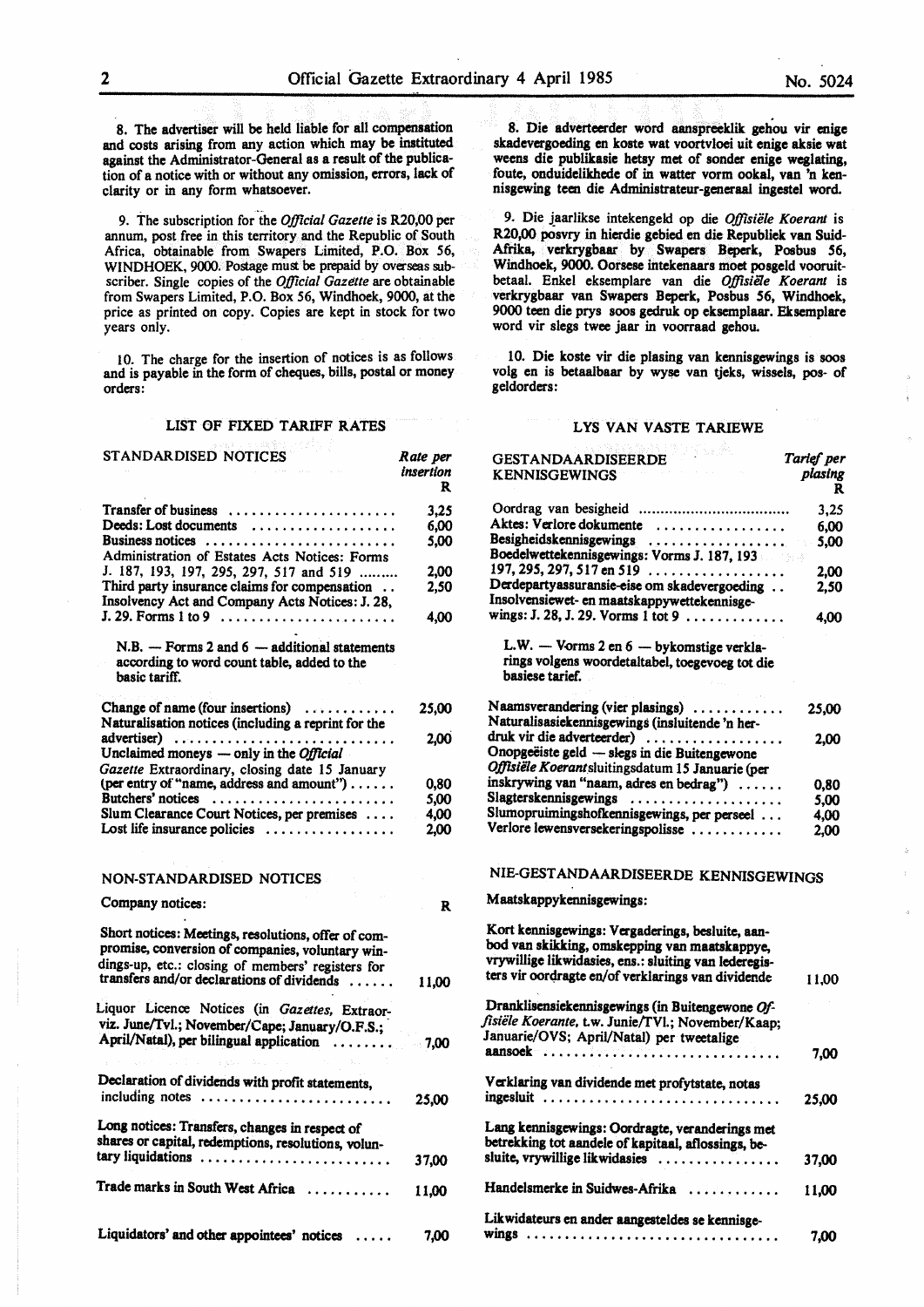SALES IN EXECUTION AND OTHER. PUBLIC SALES:

| Public auctions, sales and tenders: |       |
|-------------------------------------|-------|
|                                     | 6.00  |
| $76$ to 250 words                   | 15.00 |
|                                     | 23.00 |

#### ORDERS OF THE COURT:

Provisional and final liquidations or seque-

| strations                                                 | 14.00 |
|-----------------------------------------------------------|-------|
| Reduction or change in capital mergers, offer of          |       |
| compromise                                                | 37,00 |
| Judicial managements, curator bonis and similar           |       |
|                                                           | 37,00 |
| Extension of return date $\dots\dots\dots\dots\dots\dots$ | 4.00  |
| Supersession and discharge of petitions (J. 158).  4,00   |       |

11. The charge for the insertion of advertisements other than the notices mentioned in paragraph 10 is at the rate of **56c per** cm double column. (Fractions of **a** cm must be calculated **as a** cm).

12. No advertisements shall be inserted unless the **charge**  is prepaid, Cheques, drafts, postal or money orders must be made payable to the Secretary: Civic Affairs and Manpower.

## **Vom,/Fonn J 187**

## **LIQUIDATION AND DISTRIBUTION ACCOUNTS IN DECEASED ESTATES LYING FOR INSPECTION**

In terms of section 35(5) of Act 66 of 1965, notice is hereby given that copies of the liquidation and distribution accounts (first and final, *unless otherwise stated)* in the estates specified below wilJ be open for the inspection of all persons interested therein for a period of 21 days (or shorter or longer if *specially stated)* from the date specified or from the date of publication hereof, whichever may be the later, and at the offices of the Master and Magistrates as stated.

Should no objection thereto be lodged with the Master concerned during the specified period, the executors will proceed to make payments in accordance with the accounts.

> 478/84 - ELS Willem Otto 450808 5003 000 Besterstraat 25, Windhoek Windhoek Bestuurder, Santamtrust

## **Vorm/Form 517**

## **NOTICE TO CREDITORS** IN **DECEASED ESTATES**

All persons having claims against the estates specified in the schedule, are called upon to lodge their claims with the executors concerned within a period of 30 days (or otherwise as indicated) from the date of publication hereof.

SCHAEPE Gerhard Hermann 18.7.1934 3407185016007 Windhoek 25.2.1985 30 days Windhoek SWA Standard Bank SWA Bpk., (Geregistreerde Handelsbank) Trustee Tak Posbus 2164, Windhoek 9000.

# GEREGTELIKE EN ANDER OPENBARE VERKOPE:

| Geregtelike verkope                    |       |  |
|----------------------------------------|-------|--|
| Openbare veilings, verkope en tenders: |       |  |
| Tot $75$ woorde                        | 6.00  |  |
| $76$ tot 250 woorde                    | 15.00 |  |
| $251$ tot 350 woorde                   | 23.00 |  |

#### ORDERS VAN DIE HOF:

| Voorlopige en finale likwidasies                          |       |
|-----------------------------------------------------------|-------|
| of sekwestrasie                                           | 14.00 |
| Vermindering of veranderings in kapitaal-                 |       |
| samesmeltings, aanbod van skikking                        | 37.00 |
| Geregtelike besture, kurator bonis en soortgelyke         |       |
| en uitgebreide bevel nisi                                 | 37.00 |
| Verlenging van keerdatum                                  | 4,00  |
| Tersydestellings en afwysings van petisies (J. 158)  4,00 |       |

11. Die koste vir die plasing van advertensies, behalwe **die kennisgewings wat** in paragraaf 10 genoem word, is teen **die tarief van 56c per** sm dubbelkolom. **(Gedeeltes van** <sup>1</sup> n sm moet as volle sm bereken word).

12. Geen advertensie word geplaas tensy die koste nie vooruitbetaal **is nie.** Tjelts, wissels, pos- en **geldorders** moet aan die **Seltretaris,: Burgersake** en **Mannekrag betaalbaar**  gemaak word.

### **LIKWIDASIE- EN DISTRIBUSIEREKENING** IN **BESTORWE BOEDELS WAT TER INSAE L£**

lngevolge artikel 35(5) van Wet 66 van 1965, word bierby kennis gegee dat duplikate van die likwidasie- en distribusierekenings (eerste en fmale, *tensy anders vermeld)* in die boedels hieronder vermeld, in die kantore van die Meester en Landdroste soos vermeld en gedurende 'n tydperk van 21 dae (of korter of langer *indien spesiaal vermeld)* vanaf gemelde datums of vanaf datum van publikasie hiervan, as dit later is, ter insae lê van alle persone wat daarby belang het.

Indien binne genoemde tydperk geen besware daarteen by die betrokke Meester ingedien word nie, gaan die eksekuteurs oor tot die uitbetalings **ingevolge gemelde rekenings.** 

Bpk., Posbus 4333, Kaapstad (Agent).

## **KENNISGEWING AAN KREDITEURE** IN **BESTOR-WE BOEDELS**

Alie persone wat vorderinge bet teen die boedels in die bylae vermeld, word versoek om sodanige vorderings binne 'n tydperk van 30 dae (of andersins soos aangedui) vanaf die datum van publikasie hiervan by die betrokke eksekuteurs in te lewer.

ERASMUS Michael Coenraad 23/11/1930 Rundu 2/2/1985 Agent for executor Standard Bank SWA Bpk. (Geregistreerde Handelsbank) Trustee Tak Posbus 2164 Windhoek 9000.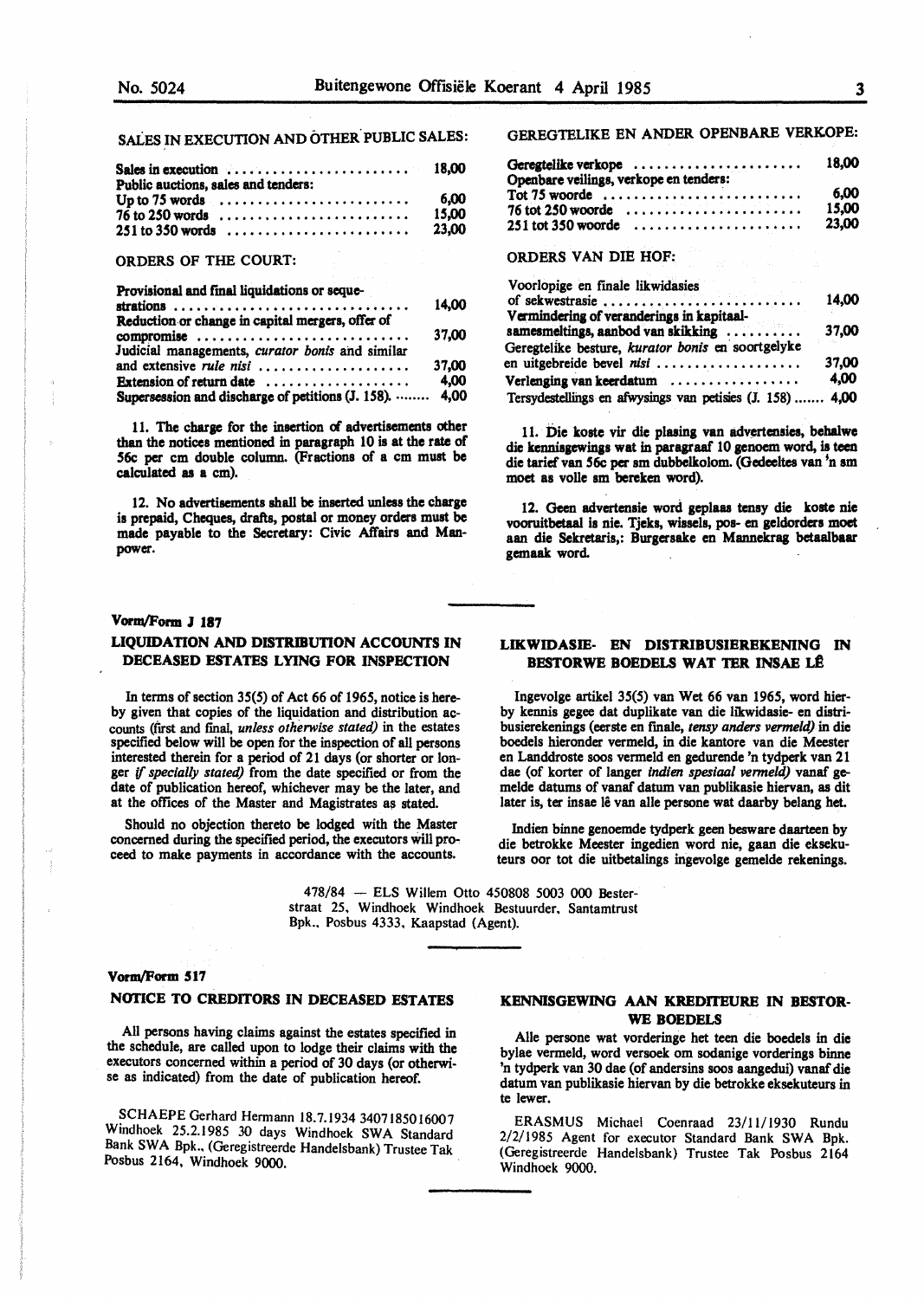## **Vorm/Form J 193**

## **NOTICE TO CREDITORS** IN **DECEASED ESTATES**

All persons having claims against the estates mentioned below are hereby called upon to lodge their claims with the executors concerned, within 30 days (or otherwise as indicated) calculated from the date of publication hereof. The information is given in the following order: Estate number, surname and christian names, date of birth, identity number, last address, date of death; surviving spouse's names, surname date of birth and identity number; name and address of executor or authorised agent, period allowed for lodgement of *claims* if *other than 30 days.* 

255/82 - COETZEE Jacobus Rumerus Johannes Windhoek 12.1.1938 3801125003002 Karasburg 22 Mei 1982 Hesta Maria Elizabeth Coetzee (voorheen Vollgraaff gebore Huysamen) 16.12.1926 2612160002002 H.M.E. Coetzee P/a Rissik & Cox lOde Laan Posbus 8. Karasburg.

l02/85 - JANSEN VAN RENSBURG Hermanus Christoffel Windhoek 23.02.1947 470223 5033 005 Riekmanstraat 64, Pionierspark 06.02.1985 Susanna Johanna Marie Jansen van Rensburg Bestuurder. Santamtrust Bpk., Posbus 4333, Kaapstad (Eksekuteur)

> l07/85 LOUW Idith Elizabeth Windhoek 7.12.1934 34 1207 01 0011 0 Rugbystraat 68, Gobabis 8.2.1985 Abraham Jacobus Louw F.M. Oehl Trust Posbus 2126, Clareinch 7740 .

#### **Vorm/Form 2**

## **MEETING OF CREDITORS** IN **SEQUESTRATED ESTATES OR COMPANIES BEING WOUND UP**

 $\mathcal{O}(\mathcal{M}(1), \mathcal{O}(1), \mathcal{O}(2)) \mathcal{O}(\mathcal{M}(1), \mathcal{O}(1), \mathcal{O}(1)) \times (1-\mathcal{O}(1), \mathcal{O}(1))$ 

l e elabat delle edifica deportement

Pursuant to section 41 and 42 of the Insolvency Act, 1936, section 179 and 182 of the Companies Act, 1926, and section 339 and 366 of the Companies Act, 1973, notice is hereby given that a meeting of creditors will be held in the sequestrated estate or companies being wound up mentioned below, indicating the number of estate/company: the name and description of estate/company; the date, hour and place of meeting and the purpose of meeting.

Meetings in a place in which there is a Master's Office, will be held before the Master; elsewhere they will be held before the Magistrate.

## **KENNISGEWING AAN KREDITEURE IN BESTOR-WE BOEDELS**

Aile persone wat vorderinge het teen die boedels hieronder vermeld, word hierby versoek om hul vorderinge by die betrokke eksekuteurs en binne 'n tydperk van 30 dae {of andersins soos aangedui) gereken vanaf die datum van publikasie hiervan in te lewer. Die inligting word verstrek in die volgorde: Boedelnommer, familienaam en voorname. geboortedatum, persoonsnommer, laaste datum, familienaam, geboortedatum en persoonsnommer; naam en adres van eksekuteurs of gemagtigde agent, tydperk toegelaat vir lewering van vorderings *indien anders as 30 dae*.

70/85 - JOUBERT Pierre Jaques Windhoek 8 Julie 1939 390708 5032 004 Socratesstraat 50. Windhoek I Desember 1984 Elizabeth Mathilda Joubert (Geb. Rupping) Bestuurder. Santamtrust Bpk., Posbus 4333, Kaapstad (Eksekuteur)

 $4/85$  - EHMKE Johann Martin Windhoek 30.04.1933 330430 5093 000 Coetzeestraat 18. Windhoek. (Posbus 2868. Windhoek) 22 November 1984 Bestuurder, Santamtrust Bpk., Posbus 4333, Kaapstad (Eksekuteur)

**BYEENKOMS VAN SKULDEISERS IN GESEK-WESTREERDE BOEDELS OF MAATSKAPPYE IN LIKWIDASIB** 

mission modular (2001). New C

 $\rightarrow$  - and so the same part in the second part  $\mu_{\rm ph}$ 

· (前向我被翻开, 好行可以把握了, 在它的 (人名克兰克斯森克 ) (2) (6)

lngevolge artikels 41 en 42 van die Insolvensiewet, 1936, artikels 179 en 182 van die Maatskappywet, 1926, en artikels 339 en 336 van die Maatskappywet, 1973, word hierby kennis gegee dat 'n byeenkoms van skuldeisers in die gesekwestreerde boedels of maatskappye in likwidasie hieronder vermeld, gehou sal word met aanduiding van die nommer van boedel/maatskappy; die naam en beskrywing van boedel/maatskappy; die datum, uur en plek van byeenkoms en die doe! van byeenkoms.

In 'n plek waarin 'n kantoor van 'n Meester is, word die byeenkoms voor die Meester gehou en in ander plekke voor , die Landdros.

 $W24/84 - E$ . Haelbich (Pty) Ltd. (In Liquidation) On Wednesday the 17th April 1985 at the offices of the Master of the Supreme Court in Windhoek at IOhOO a.m. Further proof of claims. Dr. O.F.C. Herrigel c/o Security Trust SWA (Pty) Ltd. P.O. Box 3599 Windhoek 9000.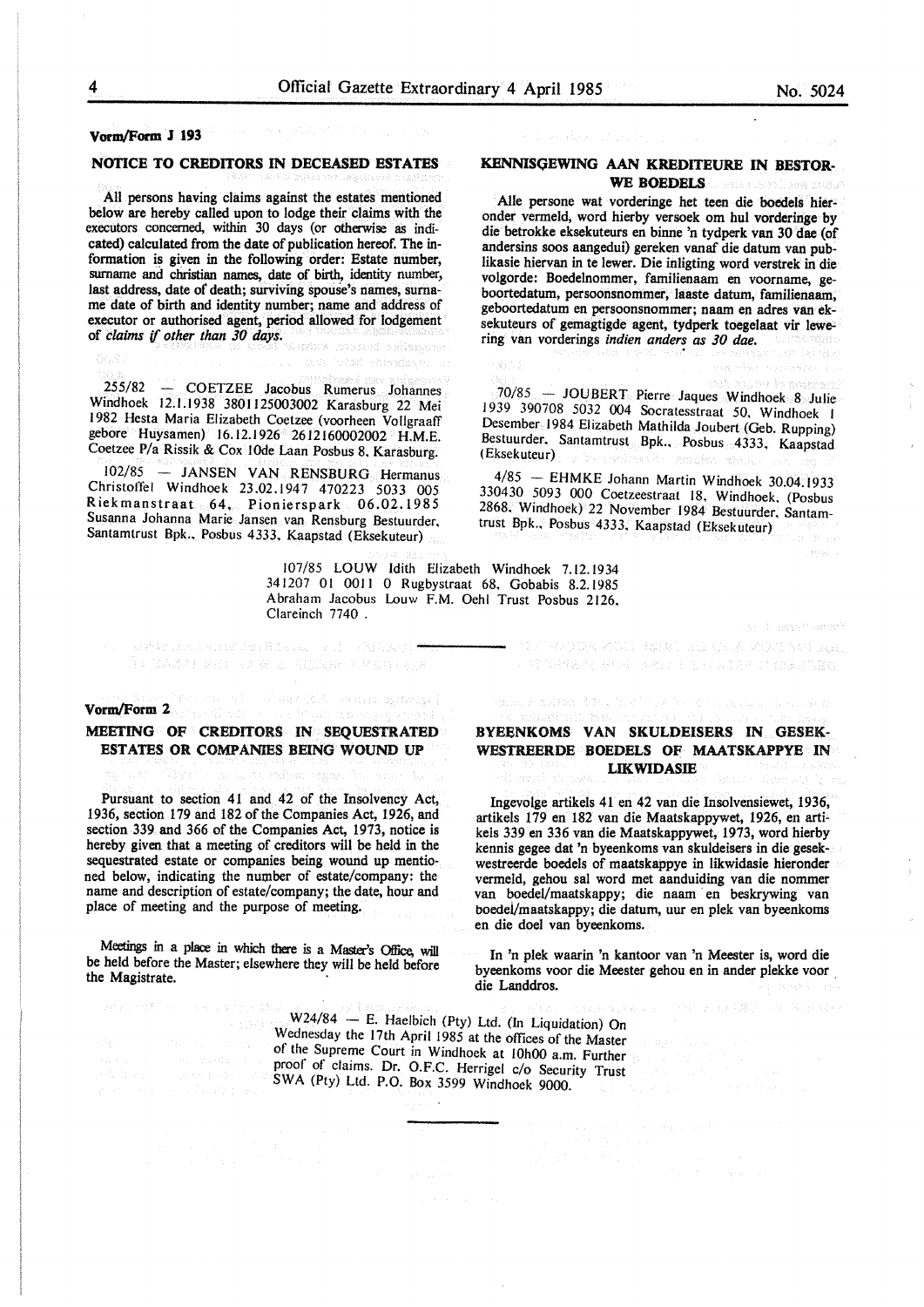San Albanya (BSD)

**vorm/Form 4** 

## **LIQUIDATION ACCOUNTS AND PLANS OF DISTRIBUTION OR CONTRIBUTION IN SEQUES-TRATED ESTATES OR COMPANIES BEING WOUND UP**

anna Coola Som Ado

saya was a sheet of the diversity of the

Pursuant to section 108(2) of the Insolvency Act, 1936, section 136(2) of the Companies Act, 1926, and section 406(3) of the Companies Act, 1973, notice is hereby given that the liquidation account and plans of distribution or contribution in the estates or the companies mentioned below will lie open for inspection by creditors or contributories at the offices of the Master and the Magistrates stated therein, for a period of 14 days, or for such a period as stated therein, from the dates mentioned below or from the date of publication hereof, which-ever may be the later date.

医原子基因 不同的 不是是不能的人不是福 电锁定器 计自动程序

## **LIKWIDASIE REKENINGE EN PLANNE VAN DISTRIBUSIE OF KONTRIBUSIE REKENING IN GESEKWESTREERDE BOEDELS OF MAATSKAP-PYE** IN **LIKWIDASIE**

Ingevolge artikel 108(2) van die Insolvensiewet, 1936, artikel 136(2) van die Maatskappywet, 1926, en artikel 406(3) van die Maatskappywet, 1973, word hierby kennis gegee dat die likwidasie- distribusie- of kontribusierekenings in die boedels of die maatskappye, na gelang van die geval, hieronder vermeld ter insae van skuldeisers of kontribuante sal lê op die kantore van die Meester en Landdroste daarin genoem, gedurende 'n tydperk van 14 dae, of die tydperk wat daarin vermeld is, vanaf die datum hieronder vermeld of vanaf die datum van publikasie hiervan, watter datum ook al die laaste is. ·

W9/84 - Insolvent Estate: Nicolaas Hendrik van Zyl. **The first and final Liquidation & Distribution Account At** the offices of the Master of the Supreme Court in Windhoek and at the Gobabis Magistrates office for a period of 14 days as from the 4th April 1985. Dr. O.F.C. Herrigel c/o Security Trust SWA (Pty) Ltd. P.O. Box 3599 Windhoek 9000

#### **Vorm/Form 519**

a lower of the same of the same

the company will be a more in

## **LIQUIDATION AND DISTRIBUTION ACCOUNT** IN **DECEASED ESTATE LYING FOR INSPECTION**

In terms of section 35(5) of Act 66 of 1965 notice is hereby given that the liquidation and distribution account in the Estate specified in the Schedule will be open for inspection of all persons interested therein for a period of 21 days from the date of publication hereof (or otherwise as indicated) at the offices of the Master of the Supreme Court and Magistrate, as stated.

Should no objection thereto be lodged with the Master during the specified period, the Executor will proceed to make payment in accordance therewith.

## **LIKWIDASIE EN DISTRIBUSIEREKENING IN** BE-**STORWE BOEDEL WAT TER INSAE LÊ**

■ おおさつねん マローデ (主義科) 不可以 ちょうきょうきん

 $-323.02333743$ 

Ingevolge artikel 35(5) van Wet 66 van 1964 word hierby kennis gegee dat die likwidasie- en distribusierekening in die Boedel in die Bylae vermeld in die kantore van die Meester van die Hooggeregshof en Landdros soos vermeld vir 'n tydperk van 21 dae vanaf die datum van publikasie hiervan (of andersins soos aangedui) ter insae sal lê vir alle persone wat daarby belang het.

Indien geen besware daarteen by die Meester binne die gemelde tydperk ingedien word nie, sal die eksekuteur tot uitbetaling daarvolgens oorgaan.

 $\label{eq:1} \mathbb{E} \left[ \mathbb{E} \left[ \mathcal{E} \right] \mathcal{M}_{\text{S}} \right] = \mathbb{E} \left[ \mathcal{E} \left[ \mathcal{L}_{\text{S}} \right] \right]$ 

460/84 - VISSER Daniel Johannes Gerhardus 391208 5023 00 3 Aranos Eerste en Finale 4/4/85 Windhoek Aranos Standard Bank SWA Ltd. (Registered Commercial Bank) Trustee Branch P.O. Box 2164, Windhoek 9000.

453/84 **MAIN** ANDRE Maria Eduarda De Sousa 12.03.1932 320312 01 0018 3 Portugal Tsumeb 16 Augustus 1984, Vasco Antonio Maria Andre. P/A Gertenbach, van Zyl & van Sittert Posbus 259 Tsumeb 9000.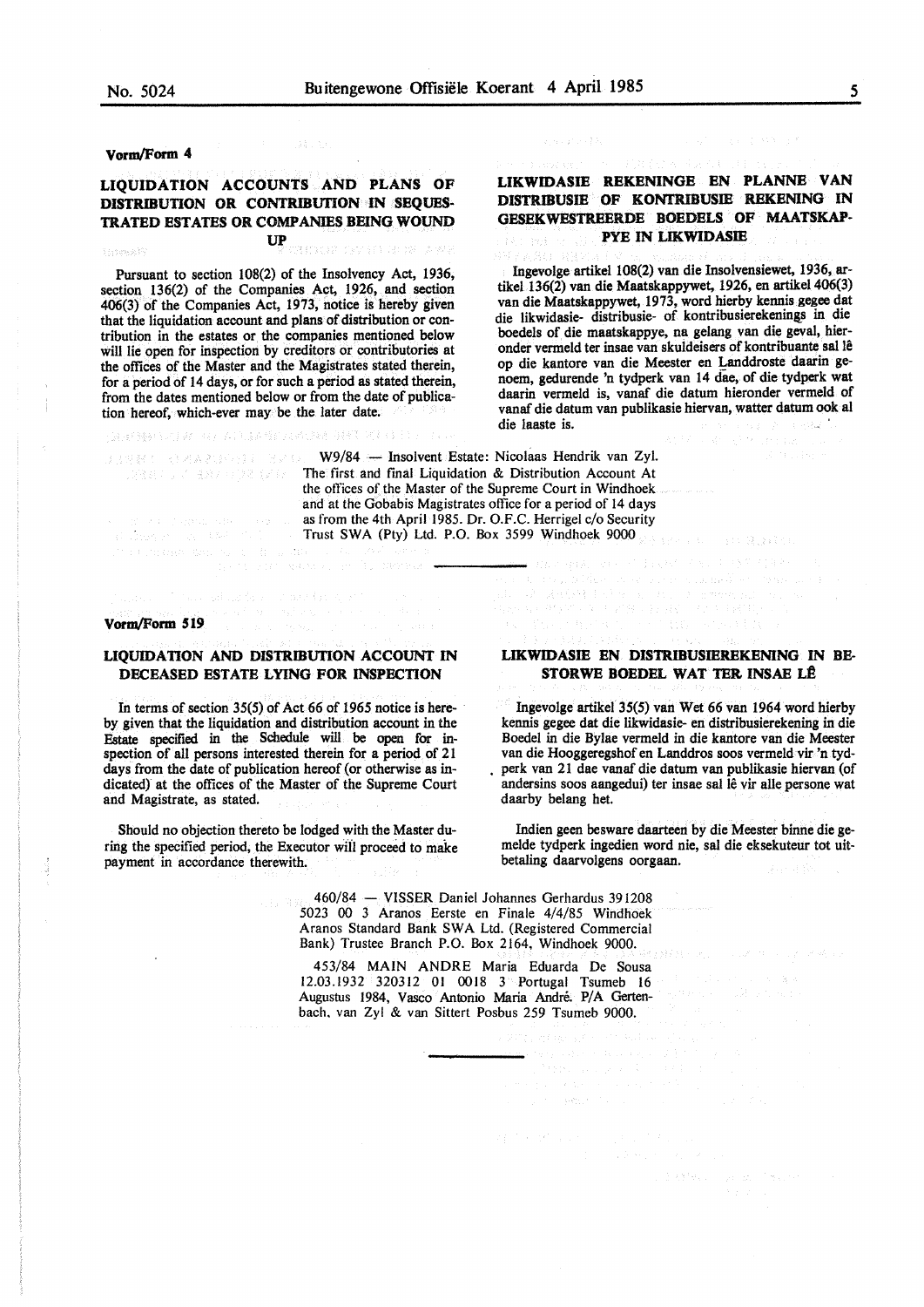## **NOTICE OF TRANSFER OF BUSINESS**

BE PLEASED TO TAKE NOTICE that Application will **be** made after 14/fourteen days after publication of this notice at the Licencing Court at WINDHOEK for the transfer of a Butcher Licence held by HESTER HELENA JOHANNA SHORT who trades under the name and style of KLEIN WINDHOEK SCHLACHTEREI on Erf 1316, Gobabis Road. Klein Windhoek to WERNER DRAYER **who** will continue to carry on trading under the same name **and** on the same premises above referred to. This publication shall also serve as notice being given in terms of Section 34 of the Insolvency Act of 1936.

DATED at **WINDHOEK** on this 27th day of FEBRUARY. 1985.

#### **P.F. KOEP** & **CO.**  Per:

# **ATTORNEYS FOR APPUCANT**

I st Floor. Acme Corner Kasino Street. P.O. Box 3516 **WINDHOFK.** 

## **NOTICE OF TRANSFER OF BUSINESS**

BE PLEASED TO TAKE NOTICE that Application will **be** made after 14/fourteen days after publication of this notice at the Licencing Court at WINDHOEK for the transfer of a GENERAL DEALER'S LICENCE (Retail) held by WOLFGANG-DIETER POCKRANDT who trades under the name and style of OMATAKO CURIOS on Erf 2243. Hepworths Arcade, Kaiser Street, Windhoek to CLAUS ERNST RUDOLF RUHLAND who will continue to carry on trading under the same name and on the same premises for his own account as referred to above. This publication shall also serve as notice being given in terms of Section 34 of the Insolvency Act of 1936.

DATED at **WINDHOEK** on this 27th day of **FEBRUARY** 1985.

#### **P.F. KOEP** & **CO**  Per:

## **ATTORNEYS FOR APPUCANT**

I st Floor. Acme Corner Kasino Street. P.O. Box 3516 WINDHOEK.

#### **KENNISGEWING VAN OORDRAG VAN BESIGHEID**

Kennis geskied hiermee dat na veertien (14) dae vanaf plasing van hierdie Kennisgewing daar by die Handelslisensiehof vir die distrik van SWAKOPMUND, gehou te SWAKOPMUND. aansoek gedoen sal word vir die oordrag van die Besigheidslisensie op Erf Nr. 526 MONDESA tans gehou deur BASIL MPHALENI wat handel dryf onder die naam en styl van NOMALI MARK aan PHILLIPUS MUSHINDA wat op dieselfde perseel en onder die naam van MONDESA WINKEL vir sy eie rekening handel sal dryf.

ALDUS GEDAAN EN GETEKEN TE SWAKOPMUND OP HIERDIE 21 DAG VAN MAART 1985.

#### **SWANEPOEL** & **KINGHORN**

Prokureurs vir Applikant Standard Bank Gebou Kaiser Wilhelmstraat Posbus 1455 SWAKOPMUND 9000

#### **NOTICE OF SALE**

#### IN **THE MAGISTRATE'S COURT FOR THE DISTRICT OF WINDHOEK**

|  | <b>HELD AT WINDHOEK</b> |  |  | Case No. 182/85   |
|--|-------------------------|--|--|-------------------|
|  | In the matter between   |  |  | アーバー・アル せんかい めいきん |

**SWA BUILDING SOCIETY** 

**and** 

## **MARTIN JOHN VISAGIE**

#### **SALE IN EXECUTION**

In the above matter a sale will be held on FRIDAY the 12th APRIL 1985 at the entrance of the house on ERF 313, EROSPARK at 10h00 in the forenoon of the following property:

**CERTAIN ERF NO. 313, EROSPARK TOWNSHIP;** 

**SITUATED IN THE MUNICIPALITY OF WINDHOEK;** 

## **MEASURING 1366 (ONE THOUSAND THREE HUNDRED AND SIXTY SIX) SQUARE METRES;**

#### **CONDITIONS OF SALE**

- I. The sale is subject to the terms and conditions of the Magistrate's Court Act No. 32 of 1944, the property being sold "voetstoots" and as it stands and subject to the conditions of the existing Title Deed.
- 2. One-tenth of the purchase price shall be paid immediately after the property is declared to be sold and the balance of the purchase price together with interest thereon at the rate of 20% per annum calculated monthly in advance to be paid against registration of transfer, which shall be given and taken forthwith after the sale.
- 3. The following improvements are on the property (although nothing in this respect is guaranteed): A properly fenced single storey brick-walled dwelling with celotex ceiling and zinc roof consisting of 4 fully carpeted rooms with built-in cupboards, 2 bathrooms, kitchen. pantry. sittingroom and dining room and separate carport and patio. Main building connected to Municipal electricity and water supply.
- 4. The complete Conditions of Sale will be read out at the time of the sale and may be inspected prior thereto at the offices of the Messenger of the Court, WINDHOEK, and at the offices of the SWA Building Society.

**HOWARD** & **WASSERFALL**  Plaintiff's Attorneys 2nd Floor Craigmyle Building Kaiser Street P.O. Box 338 WINDHOEK.

**Defendant** 

**Plaintiff'**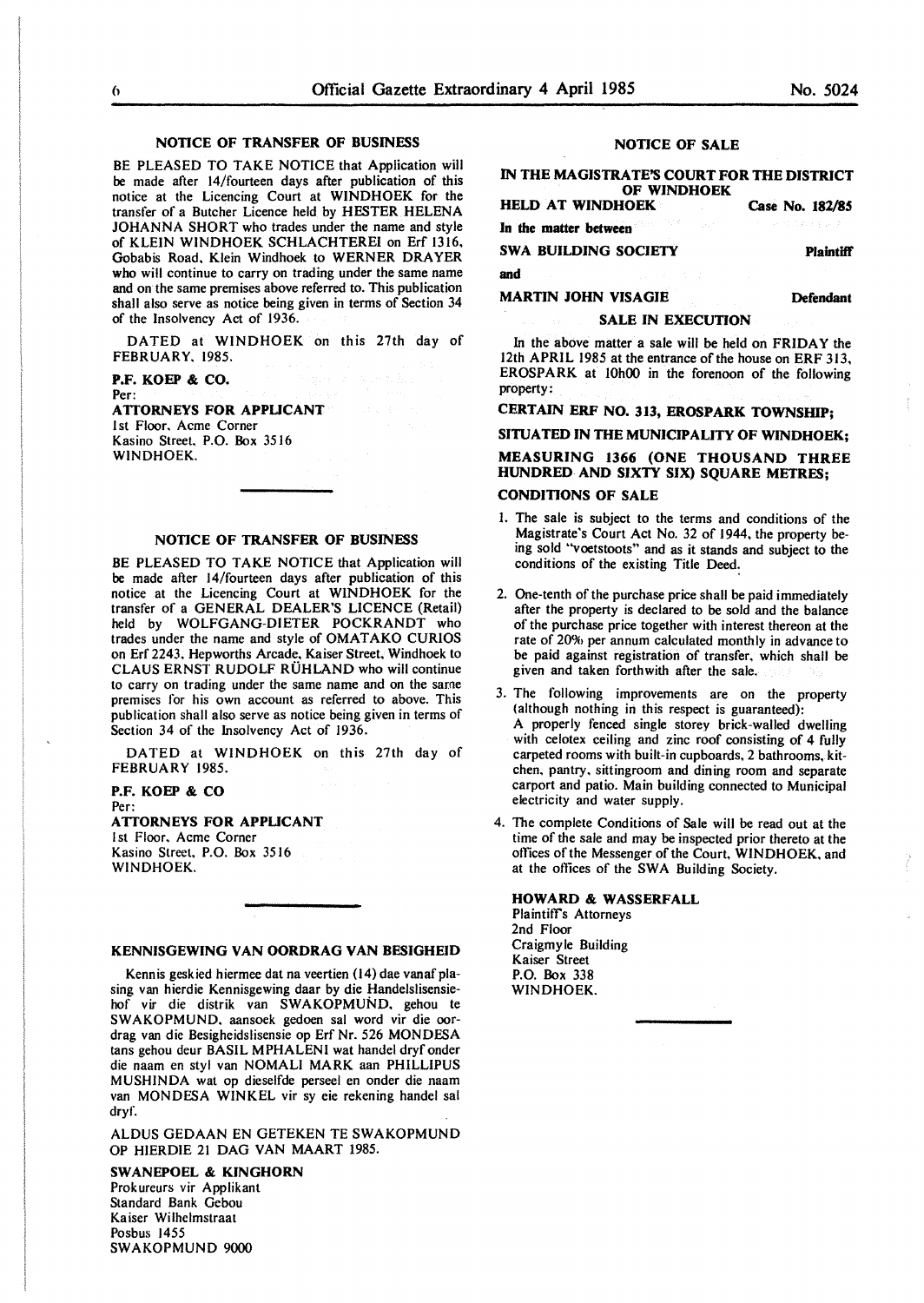en

## **GEREGTELIKE VEILING**

| In die Landdroshof vir die Distrik van OWAMBO |  |                 |
|-----------------------------------------------|--|-----------------|
| Gehou te ONDANGWA                             |  | Saak Nr. 152/83 |
| In die saak tussen:<br>control of the         |  |                 |

**VICTORY TRADING COMPANY Eiser** 

**en** 

**TIP TOP STORES Verweerder** 

Kennis geskied hiermee dat 'n Regsveiling deur die Geregsbode van Owambo, gehou sal word om 11h00 op 16 April 1985 by die Landdroskantoor te Ondangwa van die volgende goedere:-

1 General Electric Yskas, hoeveelheid seep, suiker, kruideniersware en hardeware. hoeveelheid klerasie, hoeveelheid komberse, hoeveelheid koffers, hoeveelheid skoene. 1 Kasregister, I Optelmasjien, hoeveelheid kerse.

Terme: Voetstoots en kontant aan die hoogste bieër.

**(Get.) J.J. GERTENBACH GERTENBACH, VAN ZYL** & **VAN SITTERT**  Eiser se Prokureur Hoofstraat. Posbus 259, TSUMEB Tel.. 0671-2636 TSUMEB.

## **GEREGTEUKE VEILING**

In die Landdroshof vir die Distrik van OWAMBO

Gehou te ONDANGWA Saak Nr. 127/83

In die saak tussen:

**VICTORY TRADING COMPANY**  en **Eiser** 

#### **TELEX SUPERMARKET Verweerder**

Kennis geskied hiermee dat 'n Regsveiling deur die Geregsbode van Owambo, gehou sal word om 11h00 op 16 April 1985, by die Landdroskantoor te Ondangwa van die volgende goedere:-

1 Coca Cola Yskas, l Kasregister, l Radiogram, hoeveelheid drank, hoeveelheid sigarette, hoeveelheid blikkies kos.

Terme: Voetstoots en kontant aan die hoogste bieër.

**(Get.) J.J. GERTENBACH GERTENBACH, VAN ZYL** & **VAN SITTERT**  Eiser se Prokureurs Hoofstraat. Posbus 259, TSUMEB Tel. 0671-2636 TSUMEB

#### **GEREGTELIKE VEILING**

ln die Landdroshof vir die Distrik van **OWAMBO** 

| Gehou te ONDANGWA<br>医心包 医心包 医心包 医心脏 医单位 医骨盆静脉 医不能性 |  |  |                                                  |  |  | Saak Nr. 210/84 |  |  |
|-----------------------------------------------------|--|--|--------------------------------------------------|--|--|-----------------|--|--|
|                                                     |  |  |                                                  |  |  |                 |  |  |
|                                                     |  |  | In die saak tussen:- Andere werden werden werden |  |  |                 |  |  |

**VICTORY TRADING CO Eiser** 

**HU HU SUPERMARKET Verweerder** 

Kennis geskied hiermee dat 'n Regsveiling deur die Geregsbode van Owambo, gehou sal word om 11h00 op 16 April 1985 by die Landdroskantoor te Ondangwa van die volgende goedere:-

Klerasie, Kussings, Kruideniersware, Suiker, Koffers, Komberse, Hoede, Handsakke en Kasregister.

Terme: Voetstoots en kontant aan die hoogste bieër.

**GERTENBACH, VANZYL** & **VAN SITTERT**  Eiser se Prokureurs Hoofstraat. Posbus 259, **TSUMEB** Tel. 0671-2636 TSUMEB.

#### **GEREGTEUKE VEILING**

ln die Landdroshof vir die Distrik van OWAMBO

| Gehou te ONDANGWA        | Saak Nr. 287/84 |
|--------------------------|-----------------|
| In die saak tussen:      |                 |
| <b>HANS BEKKER</b>       | Eiser           |
| en<br>アンティー・サーバ なおよす しょね |                 |

#### **ANDREAS JOHANNES**

**Verweerder** 

Kennis geskied hiermee dat 'n Regsveiling deur die Geregsbode van Owambo, gehou sal word om 11h00 op 30 April 1985 by die Landdroskantoor te Ondangwa van die volgende goedere:

l Hoeveelheid suiker en I hoeveelheid trapfietse.

Terme: Voetstoots en kontant aan die hoogste bieër.

#### **GERTENBACH, VANZYL** & **VAN SITTERT**

Eiser se Prokureurs Hoofstraat, Posbus 259, TSUMEB Tel. 0671-2636 TSUMEB.